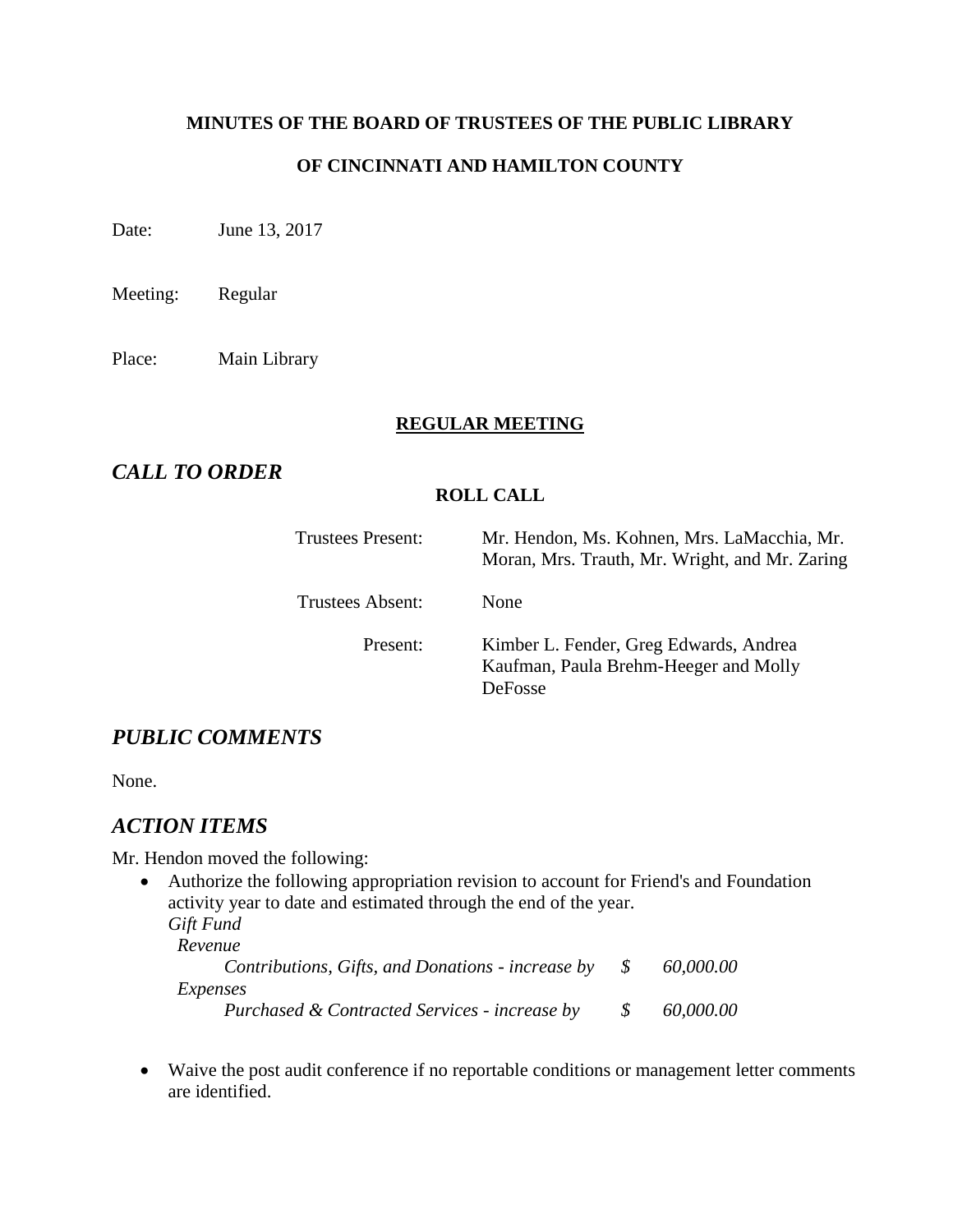• Confirm the following change orders:

| Debra Kuempel | Change Order #4 | 5,933 |
|---------------|-----------------|-------|
| Debra Kuempel | Change Order #5 | 9.37  |
| Debra Kuempel | Change Order #6 | 26.12 |

 Authorize the following bid advertisements for roofing work. Further, authorize the Library Director to review the bids with the Chair of the Facilities and Finance and Audit Committee and enter into a contract with the lowest, responsible bidder.

#### **ADVERTISEMENT FOR BIDS**

Sealed bids will be received by the Board of Trustees of the Public Library of Cincinnati and Hamilton County at the Third Floor Administration Offices of the Main Public Library, 800 Vine Street, Cincinnati, Ohio 45202, until 12:00 noon, local time Tuesday July 18, 2017 for furnishing all labor, materials, equipment, services and supervision necessary to complete the project titled:

> **PLCH East Roof Replacements Blue Ash Branch** 4911 Cooper Rd. Cincinnati, OH 45242

### **Pleasant Ridge Branch**

6233 Montgomery Rd.

Cincinnati, OH 45213

### **Sharonville Branch**

10980 Thornview Rd.

Cincinnati, OH 45241

Proposals shall be in accordance with the Contract Documents prepared by K4 Architecture, LLC. 555 Gest Street, Cincinnati, Ohio 45203, 513/455-5005. Bids received after the stated deadline will not be accepted. Bids by facsimile transmission will not be accepted. Proposals will be publicly opened and read aloud. All interested parties are invited to attend.

Individual lump sum bids for trade contract TC-01 are required. The estimated amount for this contract is:

TC-01 Roofing…………………………………….\$590,000.00

Total: \$590,000.00

The summary of the work for this proposal is: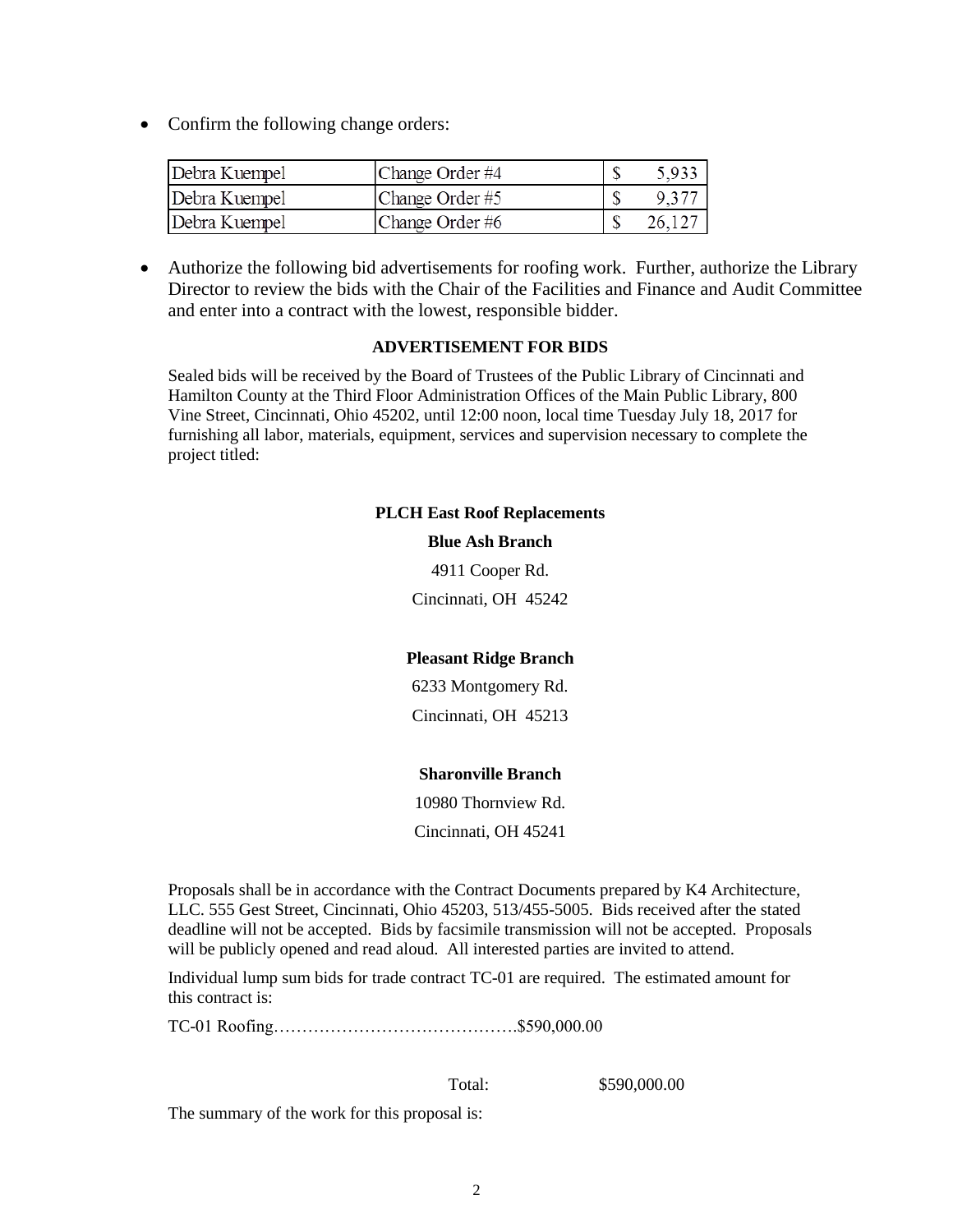Roof replacements at multiple locations.

Starting Friday, June 30, 2017, bidders can purchase drawings (full sets only) at the cost of the reproduction from ARC Document Solutions, 2863 Sharon Road, Cincinnati, OH 45241, 513/326-2300.

A pre-bid meeting will be held starting at the Harrison Branch, 10398 New Haven Road, Harrison, Ohio 45030 Friday July 7, 2017 at 9:00 am.

Bidders shall submit with their bid a bid guaranty in the form of either (1) a combined bid guaranty and contract bond for the full amount of the bid or (2) a certified check, cashier's check drawn on a solvent bank or irrevocable letter of credit in the sum of ten percent (10%) of the bid amount, including the base bid and alternates as a bid security. The bid guaranty shall be in strict compliance with Sections 153.54, 153.57 and 153.571 of the Ohio Revised Code (ORC), as applicable. The bidder to whom the contract will be awarded will be required to furnish a contract bond in the sum equal to 100% of the proposal.

Bidders shall comply with the Prevailing Wage Rates on public improvements in Hamilton County, Ohio, as ascertained and determined by the Ohio Department of Commerce Bureau of Labor & Worker Safety as provided in Section 4115 as provided by the Ohio Revised Code.

Submitted bids shall not be withdrawn for a period of sixty (60) days following the date of the bid opening. The Owner shall award contracts to the lowest responsible bidder.

The Board of Trustees of the Public Library of Cincinnati and Hamilton County reserves the right to reject any or all bids and to waive informalities in bidding.

By Order of: The Board of Trustees of the Public Library of Cincinnati and Hamilton County, Ohio.

This notice is posted on the Public Library of Cincinnati and Hamilton County website and can be found by a link on the home page at: www.cincinnatilibrary.org.

#### **ADVERTISEMENT FOR BIDS**

Sealed bids will be received by the Board of Trustees of the Public Library of Cincinnati and Hamilton County at the Third Floor Administration Offices of the Main Public Library, 800 Vine Street, Cincinnati, Ohio 45202, until 12:00 noon, local time Tuesday July 18, 2017 for furnishing all labor, materials, equipment, services and supervision necessary to complete the project titled:

#### **PLCH West Roof Replacements**

#### **Delhi Branch**

5095 Foley Rd. Cincinnati, OH 45238

#### **Groesbeck Branch**

2994 West Galbraith Rd. Cincinnati, OH 45239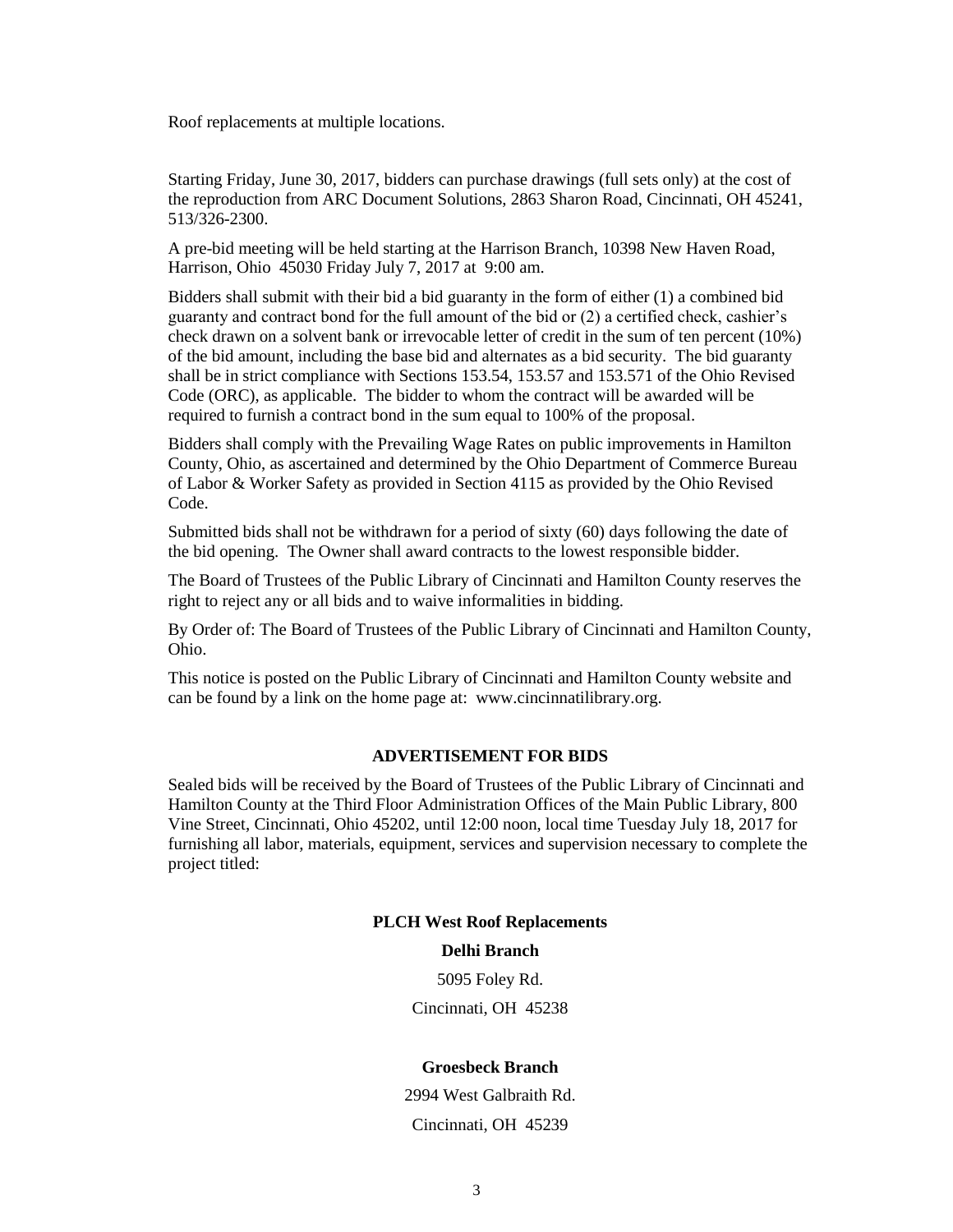#### **Harrison Branch**

10398 New Haven Rd.

Harrison, OH 45030

#### **Westwood Branch**

3345 Epworth Ave.

Cincinnati, OH 45211

Proposals shall be in accordance with the Contract Documents prepared by K4 Architecture, LLC. 555 Gest Street, Cincinnati, Ohio 45203, 513/455-5005. Bids received after the stated deadline will not be accepted. Bids by facsimile transmission will not be accepted. Proposals will be publicly opened and read aloud. All interested parties are invited to attend.

Individual lump sum bids for trade contract TC-01 are required. The estimated amount for this contract is:

TC-01 Roofing…………………………………….\$675,000.00

Total: \$675,000.00

The summary of the work for this proposal is:

Roof replacements at multiple locations.

Starting Friday, June 30, 2017, bidders can purchase drawings (full sets only) at the cost of the reproduction from ARC Document Solutions, 2863 Sharon Road, Cincinnati, OH 45241, 513/326-2300.

A pre-bid meeting will be held starting at the Harrison Branch, 10398 New Haven Road, Harrison, Ohio 45030 Friday July 7, 2017 at 9:00 am.

Bidders shall submit with their bid a bid guaranty in the form of either (1) a combined bid guaranty and contract bond for the full amount of the bid or (2) a certified check, cashier's check drawn on a solvent bank or irrevocable letter of credit in the sum of ten percent (10%) of the bid amount, including the base bid and alternates as a bid security. The bid guaranty shall be in strict compliance with Sections 153.54, 153.57 and 153.571 of the Ohio Revised Code (ORC), as applicable. The bidder to whom the contract will be awarded will be required to furnish a contract bond in the sum equal to 100% of the proposal.

Bidders shall comply with the Prevailing Wage Rates on public improvements in Hamilton County, Ohio, as ascertained and determined by the Ohio Department of Commerce Bureau of Labor & Worker Safety as provided in Section 4115 as provided by the ORC.

Submitted bids shall not be withdrawn for a period of sixty (60) days following the date of the bid opening. The Owner shall award contracts to the lowest responsible bidder.

The Board of Trustees of the Public Library of Cincinnati and Hamilton County reserves the right to reject any or all bids and to waive informalities in bidding.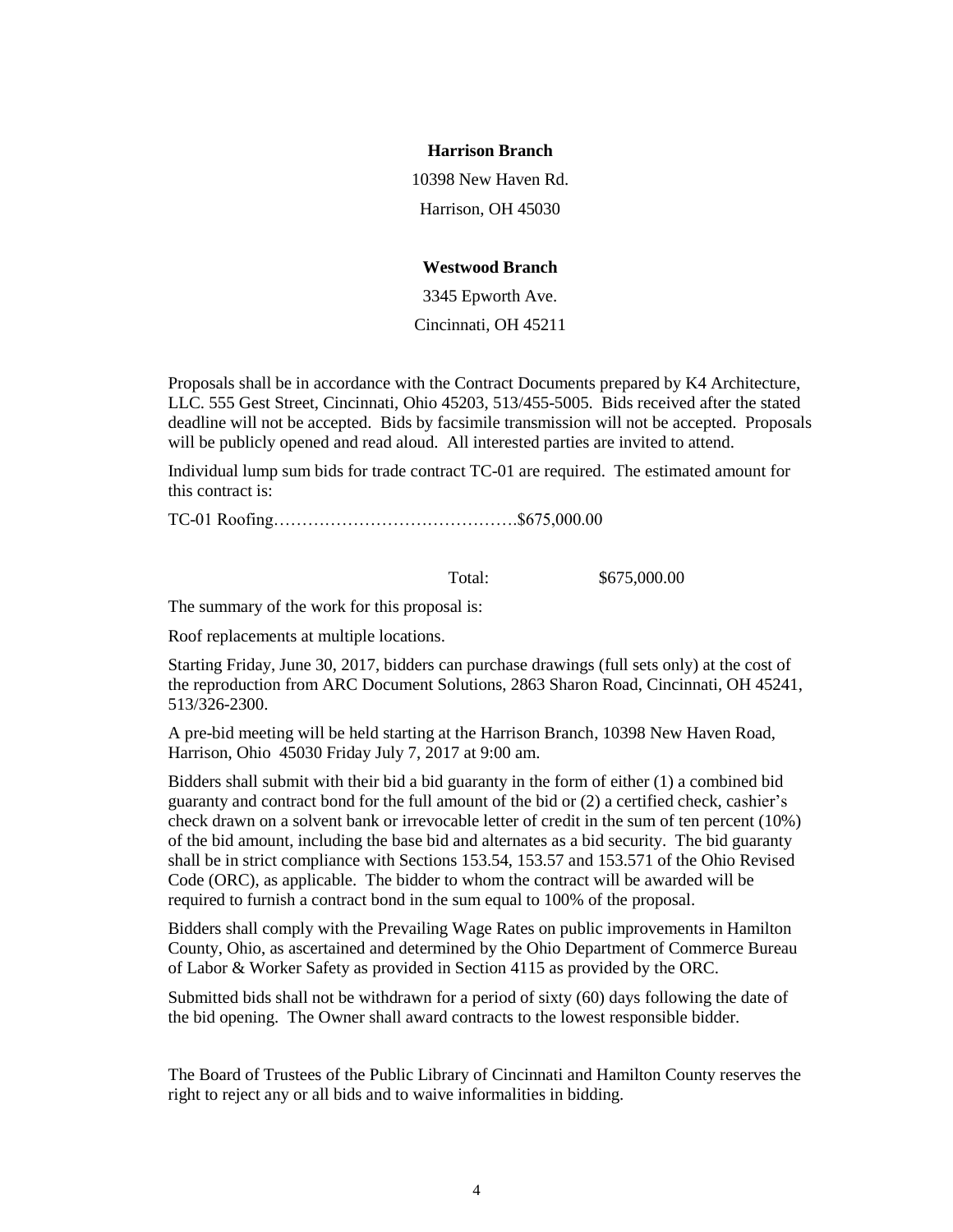By Order of: The Board of Trustees of the Public Library of Cincinnati and Hamilton County, Ohio.

This notice is posted on the Public Library of Cincinnati and Hamilton County website and can be found by a link on the home page at: www.cincinnatilibrary.org.

Mr. Moran seconded.

Voting for the motion: Mr. Moran, Mr. Hendon, Mrs. Trauth, Mrs. LaMacchia, Ms. Kohnen, Mr. Wright, and Mr. Zaring …7 ayes. The motion carried. **(12-2017)**.

Mr. Hendon presented the following information and moved that the Board accept the report as filed:

The Facilities and Finance and Audit Committee met May 24, 2017. Committee Chairman Robert G. Hendon and Committee member William J. Moran were in attendance. Board President Allen G. Zaring phoned in. Staff members Kim Fender and Molly DeFosse were also in attendance.

 Library staff have identified a viable solution for an Operations Center but in order for this to be financially feasible increased funding or reduced expenses from the sale of the North building are needed. Library staff discussed the option of repurposing the North building for Library use if it was not sold. Regardless of the decision on the North building, all public services will eventually be relocated to the South building.

The committee recommends that Library staff move forward with relocating all public services to the South building. The operations center decision will be put on hold until funding has been identified.

- The committee recommends that Library staff sign a Predevelopment Services Agreement with 3CDC to engage their services in identifying potential purposes for the North building to assist in the selling process. 3CDC will also identify potential developers and/or buyers. There is no cost for the service but the Library will be responsible for reimbursing out of pocket expenses not to exceed \$50,000. The agreement is in the process of being reviewed by the Hamilton County Prosecutor's Office and staff will sign it upon completion of a satisfactory review.
- In August of 2016 the Board approved moving forward with planning for adding a driveway on the opposite side of the Pleasant Ridge Branch. This would benefit the neighbor who would contribute \$20,000 to the project and the Library would benefit with extra parking and pay the balance of the project (originally estimated not to exceed \$50,000).

Upon further investigation, the cost is expected to exceed the original estimate and the proposed retaining wall that will need to be added for the driveway will be very close to the building. The committee recommends terminating plans with moving forward with this project unless the neighboring property owner would like to pay for the entire project.

### Mr. Moran seconded.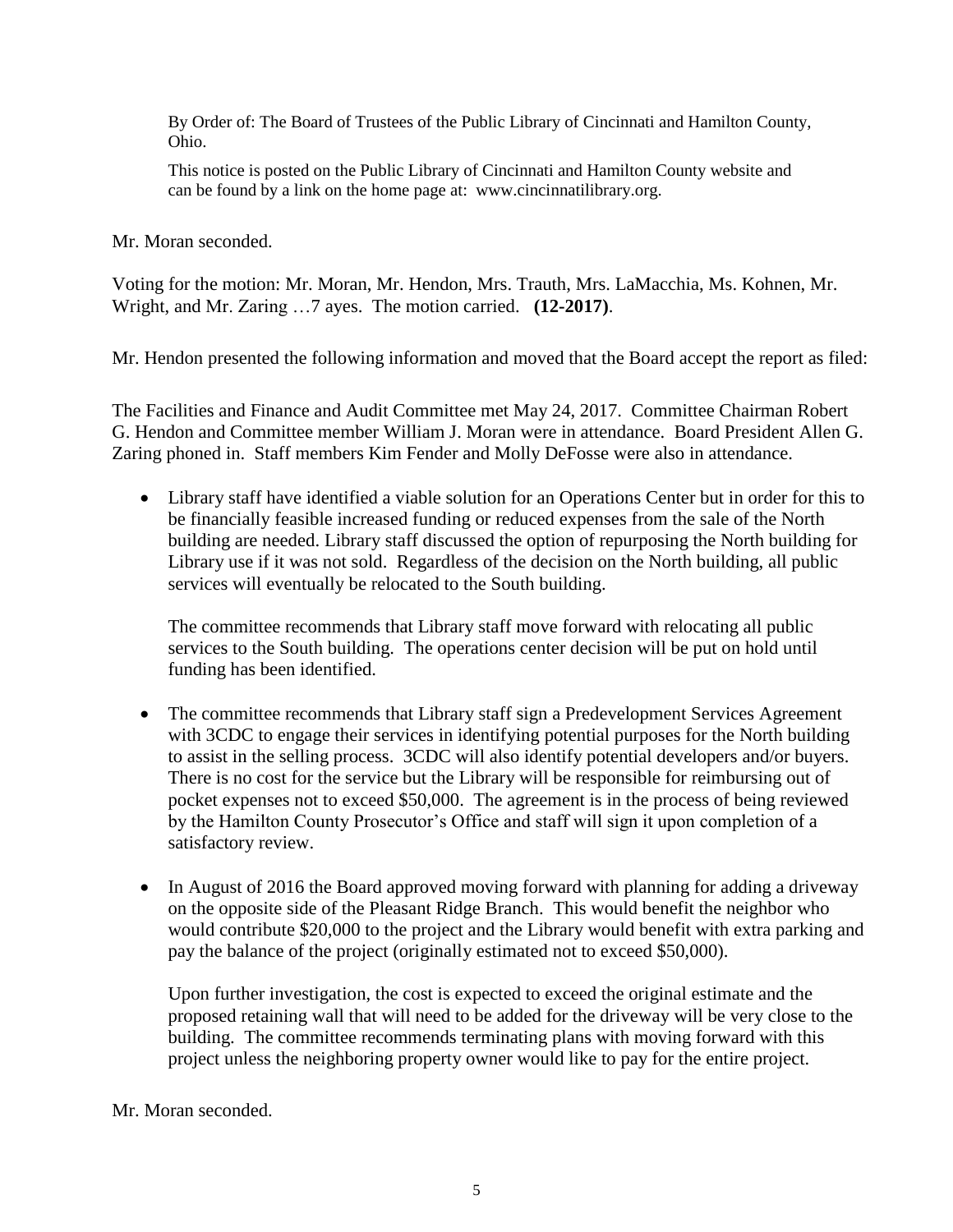Voting for the motion: Mr. Moran, Mr. Hendon, Mrs. Trauth, Mrs. LaMacchia, Ms. Kohnen, Mr. Wright, and Mr. Zaring …7 ayes. The motion carried. **(13-2017)**.

# *INFORMATIONAL ITEMS*

### **FACILITIES AND FINANACE AND AUDIT COMMITTEE**

Mr. Hendon reported that:

- 2016 ongoing maintenance project update:
	- o Main Library brick tuck pointing has been completed.
	- o The projects currently underway include Forest Park HVAC, Blue Ash HVAC, Main Library HVAC repairs, HVAC controls at Main, Groesbeck, Harrison, Madeira, and Sharonville.
	- o The projects yet to be started include Pleasant Ridge window replacement and HVAC, West End mechanicals, Cheviot HVAC.
- Library staff presented an update on PLF and local funding. The PLF funding has been very unpredictable. The Library is expecting updated PLF estimates for 2017 that will be less than originally planned. The funding for the upcoming State budget is expected to be reduced. The table below shows how other large metropolitan libraries in Ohio have shifted their primary funding source from state funding to local funding. This has been a trend over the last several years.

## **Library Funding by Type 2015**

|                                                  | <b>State</b> | Local | Other |
|--------------------------------------------------|--------------|-------|-------|
| Public Library of Cincinnati and Hamilton County | 69%          | 27%   | 4%    |
| Dayton Metro Library                             | 50%          | 48%   | 2%    |
| Akron-Summit County Public Library               | 48%          | 47%   | 5%    |
| Toledo Lucas County Public Library               | 48%          | 49%   | 3%    |
| Cleveland Public Library                         | 49%          | 48%   | 3%    |
| Cuyahoga County Public Library                   | 40%          | 58%   | 2%    |
| Columbus Metropolitan Library                    | 32%          | 65%   | 3%    |

Sources

Auditor of State Financial Statements

Department of Taxation Homestead Rollback Distributions

• In addition, several charts were presented to show the trends in revenue and expenses over the last several years. In general, total revenue has remained fairly consistent in spite of increased costs.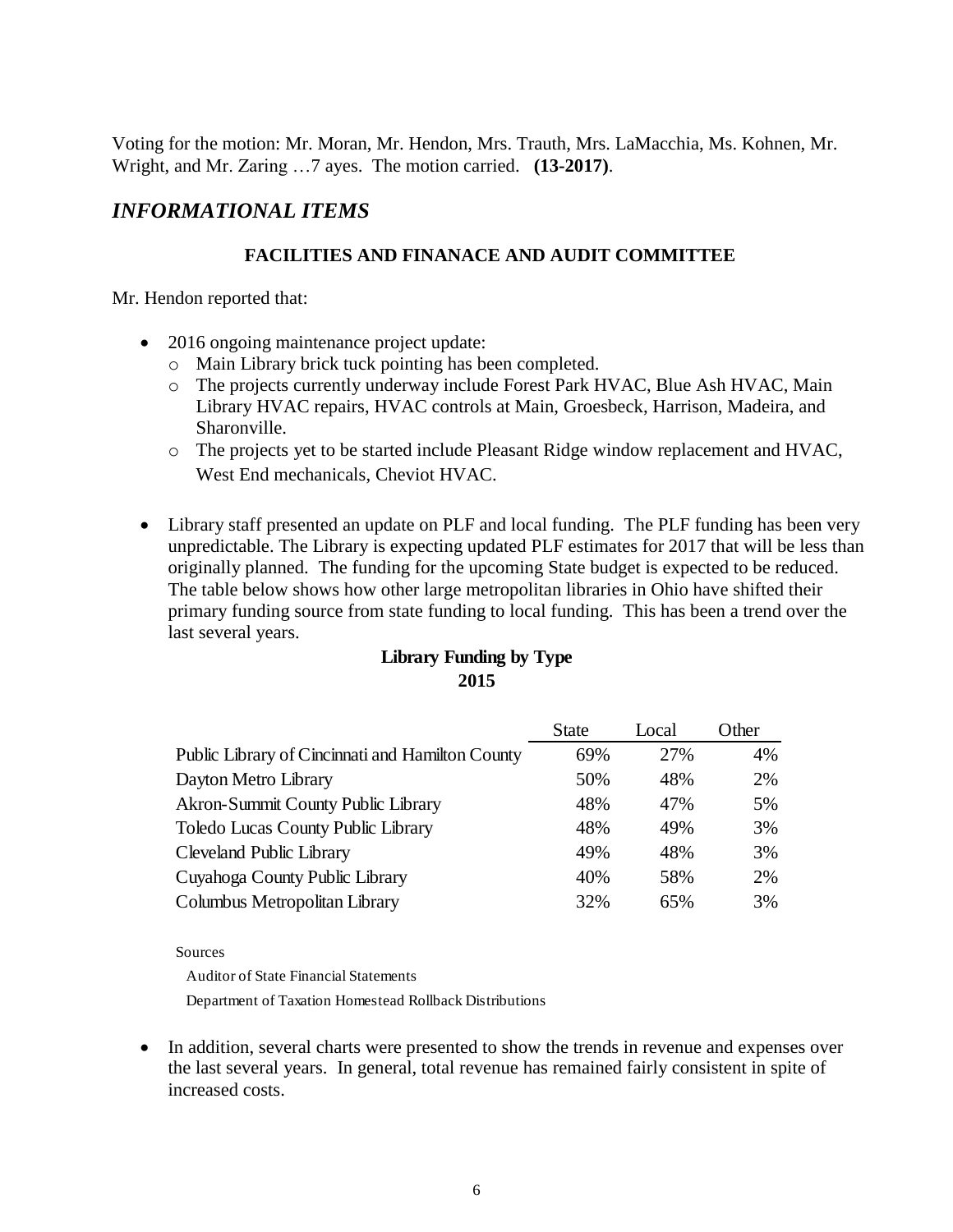The chart below shows General Fund revenue, General Fund expenditures, and combined General Fund and Capital expenditures (the Capital Fund is funded primarily through transfers from the General Fund) since 2010. In 2016, the Library reached the point where revenues no longer exceed expenditures.



 The next chart projects the same information through 2021 considering no growth in current funding, a conservative 3% increase in General Fund expenditures and \$2M per year in capital transfers. At this rate, the Library will exhaust the fund balance in both the General Fund and the Building and Repair Fund in early 2021. Library staff will continue to monitor these trends and report to the Board as necessary.



- 2016 ongoing maintenance project update:
	- o The completed projects include Main Library tuckpointing.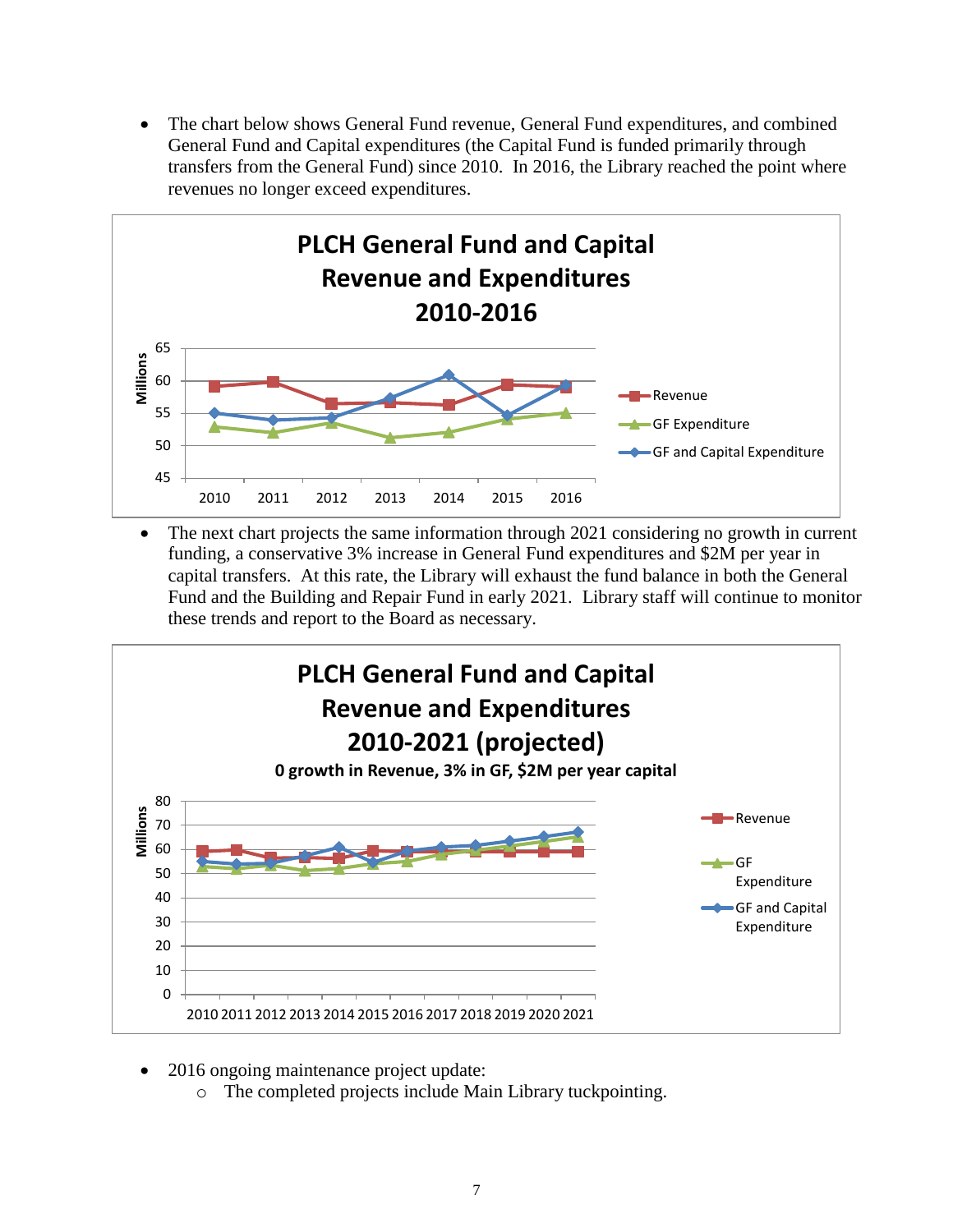- o The projects currently underway include Forest Park HVAC, Blue Ash HVAC, Main HVAC repairs, and HVAC controls at Main, Groesbeck, Harrison, Madeira, and Sharonville.
- o The projects yet to be started include Pleasant Ridge window replacement and HVAC, and HVAC controls at various locations.

## **EVA JANE ROMAINE COOMBE DIRECTOR'S REPORT**

Ms. Fender reported that:

- In early June, she was the guest speaker at a Jeffersonville Township Library Foundation event on the topic of The Library of the Future. In addition, she presented to several staff members at a separate event on the same topic. She was invited to offer ideas about how public libraries can remain essential in an evolving technological, economic and informationdriven landscape as the Jeffersonville Library embarks on several new projects, which their Foundation is hoping to help fund.
- Deliberations on the state's Fiscal Year 2018-19 budget are moving forward in the Ohio Senate, the House version of the budget included returning the PLF to 1.66% of the GRF as proposed in the Governor's budget. The Senate version of the bill is expected to be unveiled around June 12. Based on the latest information, the Senate is expected to reduce overall spending in the bill by \$800 million to \$1.1 billion over the biennium. This means the Public Library Fund (PLF) could be cut by these minimum amounts in FY18:
	- o \$19 million based on a \$1.1 billion state budget revenue reduction
	- o \$16.6 million based on a \$800 million state budget revenue reduction

She has been involved in the process, representing Ohio's public libraries to legislators on multiple occasions including presenting testimony on public library funding before the Ohio Senate Finance Higher Education Subcommittee, Senate Finance Committee and House Finance Committee.

- Rep. Bill Seitz of Cincinnati has been named as House majority floor leader following Rep. Dorothy Pelanda's decision to step down. A letter congratulating Rep. Seitz has been sent.
- She has been asked to serve on the Public Policy Workgroup of the Child Poverty Collaborative by co-chairs Tom Williams, Ellen Katz and Margaret Hulbert. The Workgroup meets monthly beginning this month.
- The Annual Friends of the Library Book Sale at Main was held last week. Results will be announced at the meeting.
- The Anderson Township Library Association's (ATLA) Annual Used Book Sale will be held this coming weekend, June 16 – 18 at Nagel Middle School.
- For several years, we have been utilizing the services of OrangeBoy, Inc., a Columbus-based firm, to gather and analyze data using a wide range of data sources and collection techniques, so we can better understand our customers. Recently we have focused our work with OrangeBoy on quantifying new, less traditional ways customers are using our libraries. By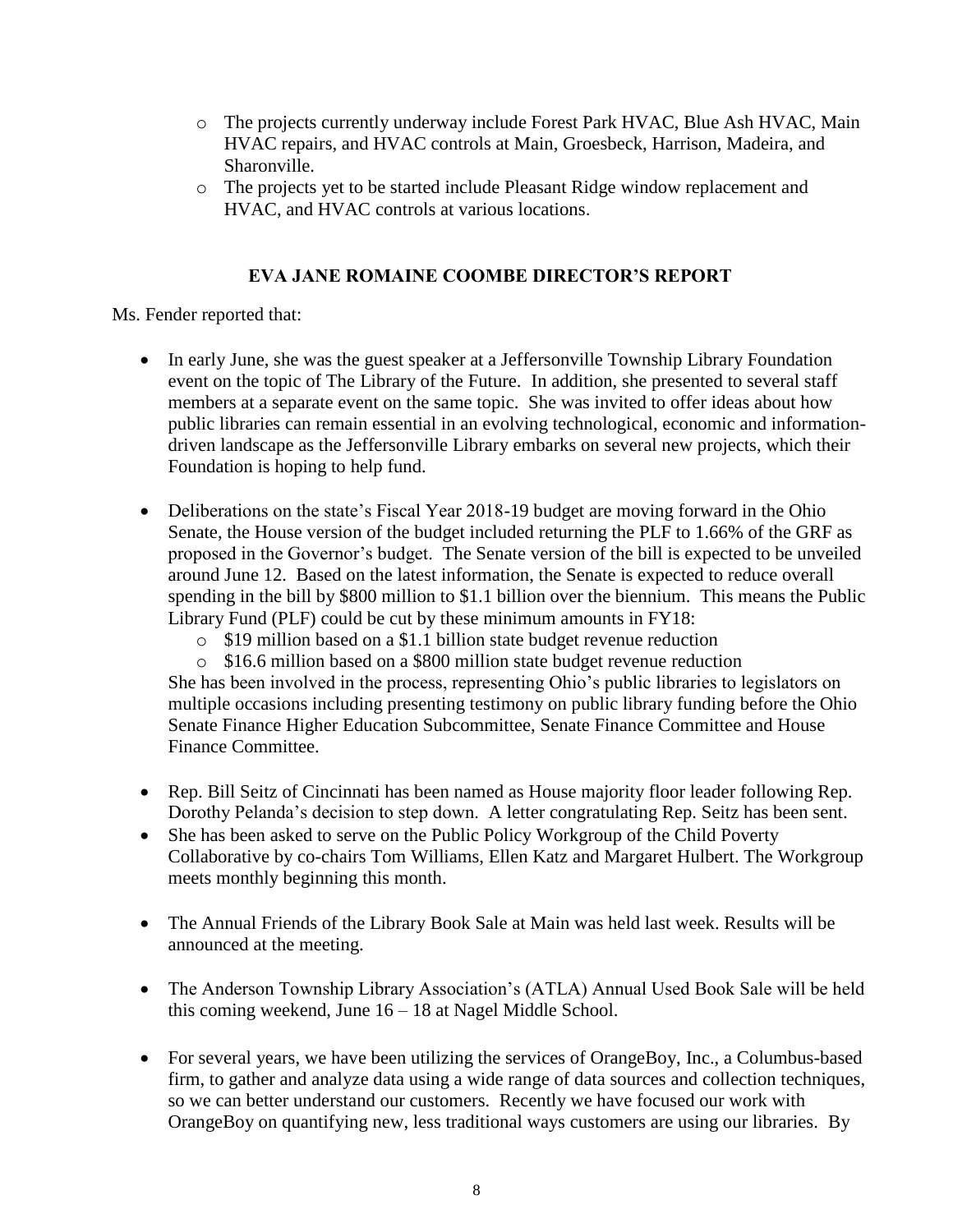taking the daily visit counts for each location and removing counts of customers checking out material, attending classes or events and reserving computers, we have developed a rudimentary idea of the percentage of customers visiting our locations and "dining-in," or using the location for a different purpose outside of these traditional uses. Initial statistical sampling reveals that dining-in use is quite significant, with a Library-wide average of 55% of visits. We will continue to explore this idea in the coming months, refining our statistics as we do so.

# **LIBRARY EXPERIENCE COMMITTEE REPORT**

Mr. Wright introduced Blossom Smith, Hyde Park Branch Manager.

Blossom talked about how the Hyde Park Branch Library has been an integral part of the community for over a century, providing excellent customer service, engaging events and activities, and as of late, technology classes. Hyde Park has provided technology classes to the public in areas such as basic computer skills, resume help, social media, downloadables, Microsoft Office and instruction in the use of Library databases. In addition to on-the-spot help as requested, branch staff also offers 3- 4 appointment-based technology classes per week. During this year's Summer Adventure, branch staff will provide more technology-related activities, including coding classes, as well as other events revolving around the program's weekly themes.

The Library was approached by the Cincinnati Police Department to participate in a pilot project to install a ShotSpotter at the Clifton Branch location. The ShotSpotter system is comprised of an array of acoustic sensors that work to detect and locate gunfire. When gunfire is detected, law enforcement and 911 dispatchers are alerted within seconds of the gunfire along with its location. CPD selected the Clifton Branch because of its location and height.

The Library received three grants:

- A Summer of STEM grant for \$4,000 from the Greater Cincinnati STEM Collaborative to hold weekly LEGO Robotics Clubs at Reading and West End throughout the summer. The clubs are open to children, ages 8 to 12, who will use iPads and LEGO WeDo 2.0 systems to build robotic models.
- A \$1,050 grant from FreeStore Foodbank, which will be matched by the Library Foundation, to enhance Summer Lunch service at the Covedale and Madisonville Branches, from July 10 through August 4. The goal is to increase lunch participation at those sites.
- The Library was chosen as one of 75 libraries, among 513 applicants, to participate in the NASA@ My Library initiative and will receive funding and programming materials to support NASA and space themed events at the Library.

Curbside Service has been implemented at all Library locations. The service began on June 1, and Library customers can simply call their local branch and arrange with a staff member to have their requested materials checked out and delivered to them at a designated curbside location outside of the building.

Upcoming events and exhibits:

• Summer Camp Reading will take place from July 10 through August 4 at five Library locations: Bond Hill, College Hill, Corryville, Pleasant Ridge and Walnut Hills.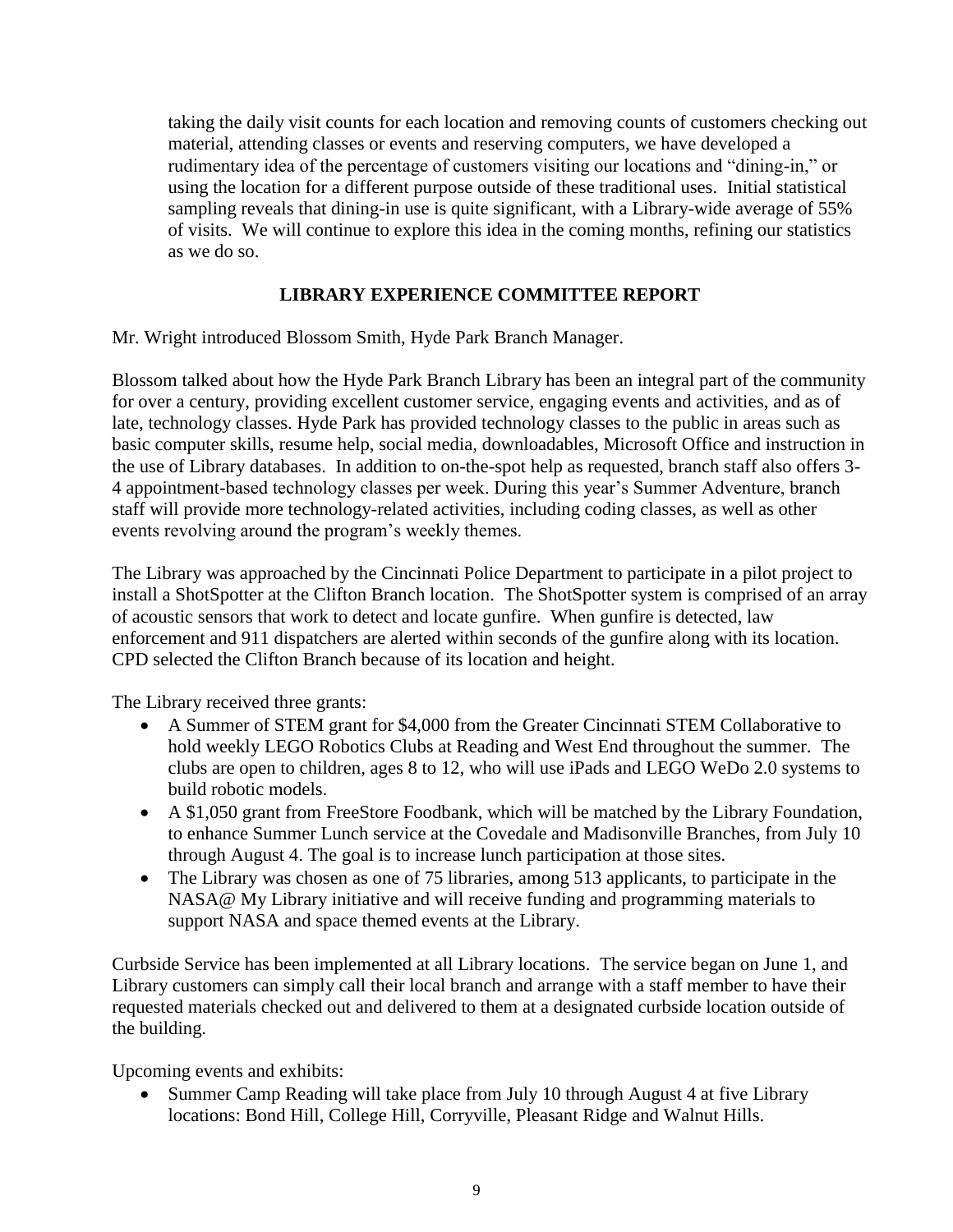- Cincinnati Library Comics Fest will take place at the Main Library on June 17 from noon-4:00 p.m.
- The Library Foundation and the Otto M. Budig Family Foundation are sponsoring performances by the Bright Star Touring Theatre at twenty Library locations during the week of July 9. There will be three shows performed during the week: Aesop's Fables, Building Stories, and Happily Ever After.
- The 18th annual Bookworks exhibit will be on view June 14 September 3 in the Atrium of the Main Library.

# **STRATEGY AND TECHNOLOGY COMMITTEE**

Ms. Kohnen reported that:

The Library is partnering with the Cincinnati Metropolitan Housing Authority (CMHA) in support of the national Book Rich Environment (BRE) Initiative. On June 2, Library staff participated in the first of three CMHA "Community Barbecues" at targeted CMHA sites this summer. Approximately 200 people visited the Library's booth at the Winton Hills community barbecue. Library staff provided 850 books, donated as part of the national BRE initiative, to attendees who were primarily residents of the Winton Terrace CMHA complex.

Collaborative planning with Cincinnati Works to bring a career coach to the North Central branch for regular sessions focused on helping women reach self-sufficiency through job and career opportunities has progressed in recent weeks. Cincinnati Works staff submitted an application for funding from the Cincinnati Woman's fund and the Library sent an email survey to select customers. Survey responses have been good with nearly 100 customers taking the survey during the first week of distribution. Staff will utilize this customer feedback in developing and planning the program.

# *CONSENT AGENDA ITEMS*

Mrs. LaMacchia moved the Board approve the consent agenda as follows:

- Minutes of the Regular Meeting held April 11, 2017.
- Investment Report (summary of invested balances) as of April 30, 2017 and May 31, 2017.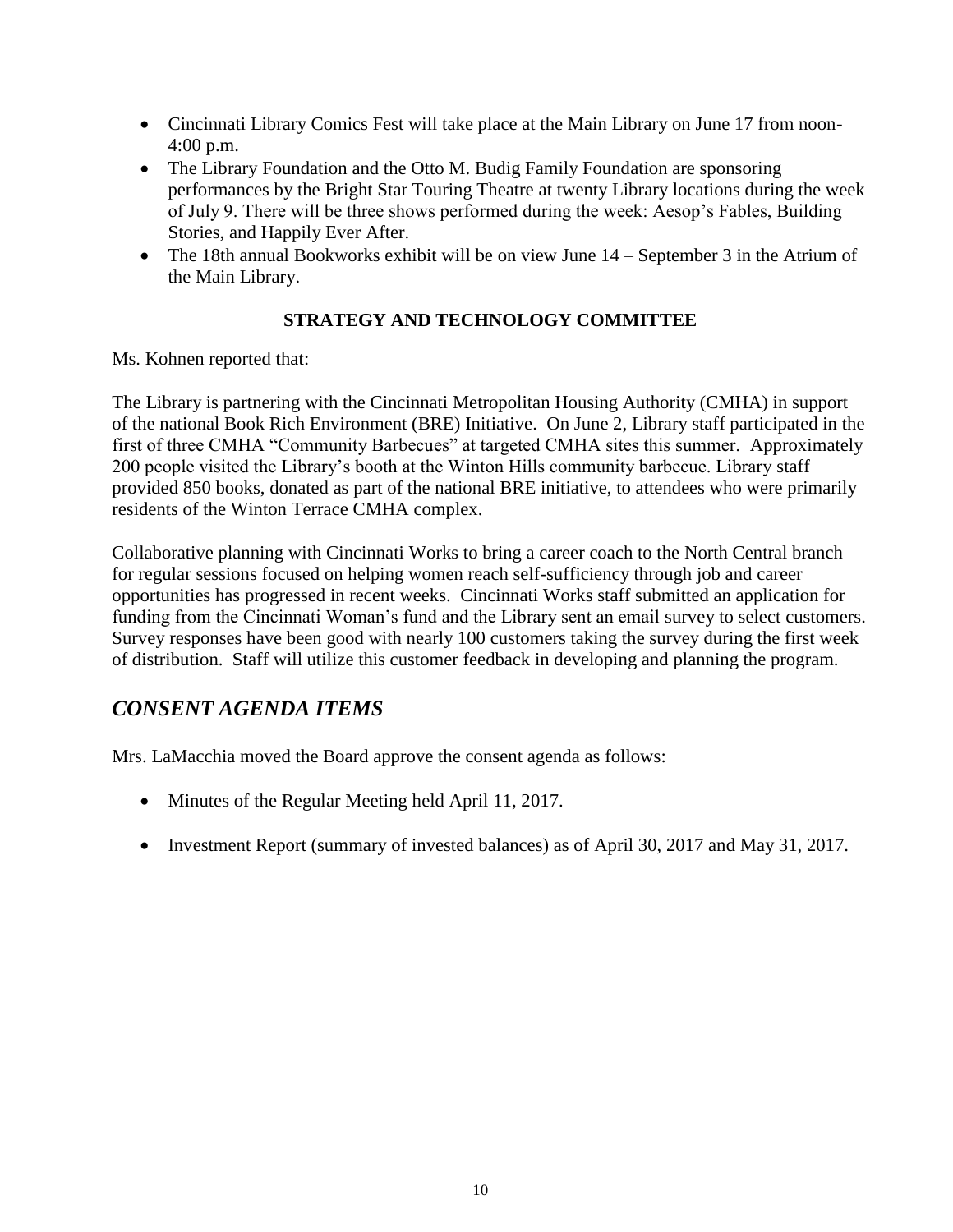#### **Investment Report**

|                                           | Amount          | Amount          |
|-------------------------------------------|-----------------|-----------------|
|                                           | 4/30/2017       | 5/31/2017       |
| <b>Fifth Third Investment</b>             |                 |                 |
| General Fund                              | \$1,000,000.00  | \$1,000,000.00  |
| <b>Building and Repair</b>                | 1,000,000.00    | 500,000.00      |
|                                           | \$2,000,000.00  | \$1,500,000.00  |
| <b>Operating Account</b>                  |                 |                 |
| General Fund                              | \$18,614,008.75 | \$18,268,210.23 |
| Insurance/Indemnification                 | 230,000.00      | 230,000.00      |
| Special Revenue Funds                     | 374,364.91      | 369,006.36      |
| Building and Repair                       | 4,582,423.65    | 5,062,990.09    |
| <b>Permanent Trust Funds</b>              | 1,343,417.62    | 1,315,201.68    |
|                                           | \$25,144,214.93 | \$25,245,408.36 |
| <b>STAR Ohio</b>                          |                 |                 |
| Building and Repair                       | 1,055,896.90    | 1,056,750.07    |
| <b>Managed Investments (Trust Funds):</b> |                 |                 |
| <b>Permanent Trust Funds</b>              | \$6,743,831.00  | \$6,743,831.00  |
| <b>GRAND TOTAL</b>                        | \$34,943,942.83 | \$34,545,989.43 |

- Monthly Financial Reports for the periods ending April 30, 2017 and May 31, 2017.
- Contributions, Gifts and Donations April 2017 and May 2017

| 05/25/2017 | Library Foundation            | Support for Summer Camp Reading            | 15,000.00 |
|------------|-------------------------------|--------------------------------------------|-----------|
| 05/25/2017 | <b>Library Foundation</b>     | Support of Career Online High School       | 7,000.00  |
| 04/12/2017 | Friends of the Public Library | <b>Support for Programs</b>                | 36,983.40 |
| 05/25/2017 | Library Foundation            | Support for Summer Camp Reading books      | 1,000.00  |
| 05/25/2017 | <b>Library Foundation</b>     | <b>Support for Summer Adventure</b>        | 36,788.00 |
| 05/25/2017 | Library Foundation            | Support - Befriend a Branch                | 7,855.00  |
| 05/25/2017 | Friends of the Public Library | <b>Support for Programs</b>                | 6,784.82  |
| 04/26/2017 | Martin Luther King Coalition  | Contribution                               | 1,000.00  |
| Various    | Library Foundation            | Inkind support for Programs - Kroger cards | 4,700.00  |
| Various    | Library Foundation            | Inkind support for Summer Learning prizes  | 5,828.00  |

Personnel Change Report reflects changes through June 3, 2017.

| <b>ACTION</b> | <b>AGENCY</b>               | <b>POSITION TITLE</b>                             | <b>FTE</b> | <b>EMPLOYEE NAME</b>  | <b>EFFECTIVE</b><br><b>DATE</b> |
|---------------|-----------------------------|---------------------------------------------------|------------|-----------------------|---------------------------------|
|               |                             |                                                   |            | Azeez, Morgan         |                                 |
| Appointment   | Mt. Washington Branch       | <b>Student Shelver</b>                            | 0.30       | Victoria              | 04/23/2017                      |
| Appointment   | <b>Sharonville Branch</b>   | <b>Student Shelver</b><br><b>Library Services</b> | 0.30       | Bostogaite, Viktorija | 04/09/2017                      |
| Appointment   | <b>Circulation Services</b> | Assistant                                         | 0.50       | Brown, Kyle Lewis     | 05/21/2017                      |
| Appointment   | Madeira Branch              | <b>Student Shelver</b>                            | 0.30       | Cottone, Isabella N   | 04/09/2017                      |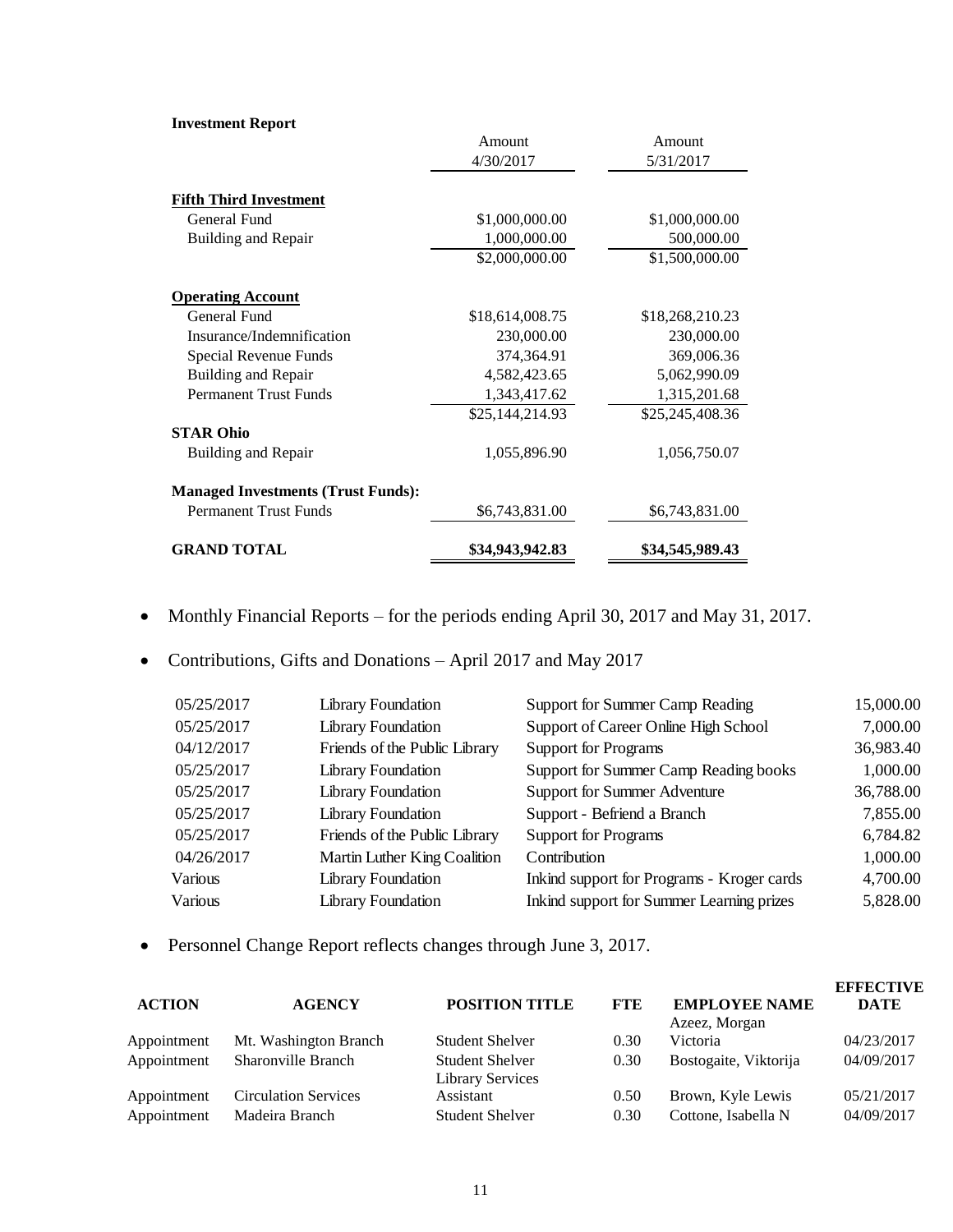| Appointment | Teenspot                                       | <b>Student Shelver</b><br>Education &                | 0.30         | Crisp, Dosani Lee                       | 05/21/2017 |
|-------------|------------------------------------------------|------------------------------------------------------|--------------|-----------------------------------------|------------|
|             | <b>Education &amp; Homework</b>                | Homework Support                                     |              |                                         |            |
| Appointment | Support                                        | Assistant<br><b>Library Services</b>                 | 0.50         | Crouch, Jaime M                         | 04/09/2017 |
| Appointment | Reading Branch<br>Sorting & Materials          | Assistant                                            | 0.50         | Davis, Leanne M                         | 04/09/2017 |
| Appointment | Retrieval                                      | Page<br><b>Library Services</b>                      | 0.50         | Day, Andrew J                           | 05/07/2017 |
| Appointment | College Hill Branch                            | Assistant                                            | 0.50         | Dovel, Abby L                           | 04/09/2017 |
| Appointment | Reading Branch                                 | Senior Library Services<br>Assistant                 | 0.50         | Even, Jennifer Lee                      | 04/09/2017 |
| Appointment | Education & Homework<br>Support                | Summer Brain Camp<br>Aide<br><b>Library Services</b> | 0.50         | Fon, Kevin                              | 05/21/2017 |
| Appointment | Anderson Branch                                | Assistant                                            | 0.50         | Fontaine, Amy L                         | 04/23/2017 |
| Appointment | Education & Homework<br>Support                | Summer Brain Camp<br>Aide<br><b>Library Services</b> | 0.50         | Getnet, Bruktawit A                     | 05/21/2017 |
| Appointment | Madisonville Branch<br>Information & Reference | Assistant                                            | 0.50         | Groene, Lela L                          | 05/21/2017 |
| Appointment | Dept                                           | Shelver                                              | 0.50         | Heyn, Michael I                         | 04/23/2017 |
| Appointment | Popular Library                                | Shelver                                              | 0.50         | Hodges, Jessica R<br>Holloway-Reliford, | 05/21/2017 |
| Appointment | Popular Library                                | Shelver                                              | 0.50         | Kenya N                                 | 05/07/2017 |
| Appointment | Teenspot                                       | <b>Student Shelver</b><br><b>Library Services</b>    | 0.30         | Holmes, Ty'ere L                        | 03/26/2017 |
| Appointment | Corryville Branch                              | Assistant                                            | 0.50         | Jones, Alia R                           | 05/07/2017 |
| Appointment | Madeira Branch                                 | <b>Student Shelver</b>                               | 0.30         | Kaliski, Samuel J                       | 04/09/2017 |
|             | Education & Homework                           | Summer Brain Camp                                    |              |                                         |            |
| Appointment | Support                                        | Aide<br><b>Computer Services</b>                     | 0.50         | Mahoney, Brittany M                     | 05/21/2017 |
| Appointment | <b>Information Technology</b>                  | Supervisor                                           | 1.00         | McClanahan, Kimberly                    | 04/09/2017 |
| Appointment | Popular Library                                | Shelver                                              | 0.50         | Moll, Evelyn A                          | 05/21/2017 |
| Appointment | <b>Wyoming Branch</b>                          | <b>Student Shelver</b>                               | 0.30         | Mungur, Selena L                        | 04/09/2017 |
| Appointment | <b>Loveland Branch</b>                         | <b>Student Shelver</b>                               | 0.30         | Piziali, Olivia R                       | 04/09/2017 |
| Appointment | Information & Reference<br>Dept                | Senior Library Services<br>Assistant                 | 0.50         | Polter, Sarah Ann                       | 04/09/2017 |
|             | <b>Education &amp; Homework</b>                | Summer Brain Camp                                    |              |                                         |            |
| Appointment | Support                                        | Aide                                                 | 0.50         | Shackelford, Rachel A                   | 05/21/2017 |
| Appointment | Harrison Branch                                | <b>Student Shelver</b>                               | 0.30         | Siemer, Nicole K                        | 05/21/2017 |
| Appointment | Popular Library                                | Reference Librarian                                  | 1.00         | Spencer, Bethany                        | 04/09/2017 |
| Appointment | Harrison Branch                                | <b>Student Shelver</b><br><b>Library Services</b>    | 0.30         | Stueve, Kristen L                       | 03/26/2017 |
| Appointment | <b>Clifton Branch</b>                          | Assistant<br>Senior Library Services                 | 0.50         | Sullivan, Jennifer E                    | 05/07/2017 |
| Appointment | Teenspot                                       | Assistant<br>ILS Developer/System                    | 0.50         | Thompson, Joshua J                      | 05/21/2017 |
| Appointment | Ils Team                                       | Administrator                                        | 1.00         | Voelker, Ray L                          | 03/26/2017 |
|             | Education & Homework                           | Summer Brain Camp<br>Aide                            |              |                                         | 05/21/2017 |
| Appointment | Support                                        | Shelver                                              | 0.50<br>0.50 | Willig, Emma M<br>Yahsra'al, Eleasah M  | 04/09/2017 |
| Appointment | Popular Library<br>Education & Homework        |                                                      |              |                                         |            |
| Appointment | Support                                        | Summer Brain Camp<br>Aide                            | 0.50         | Akin, Natalie                           | 05/21/2017 |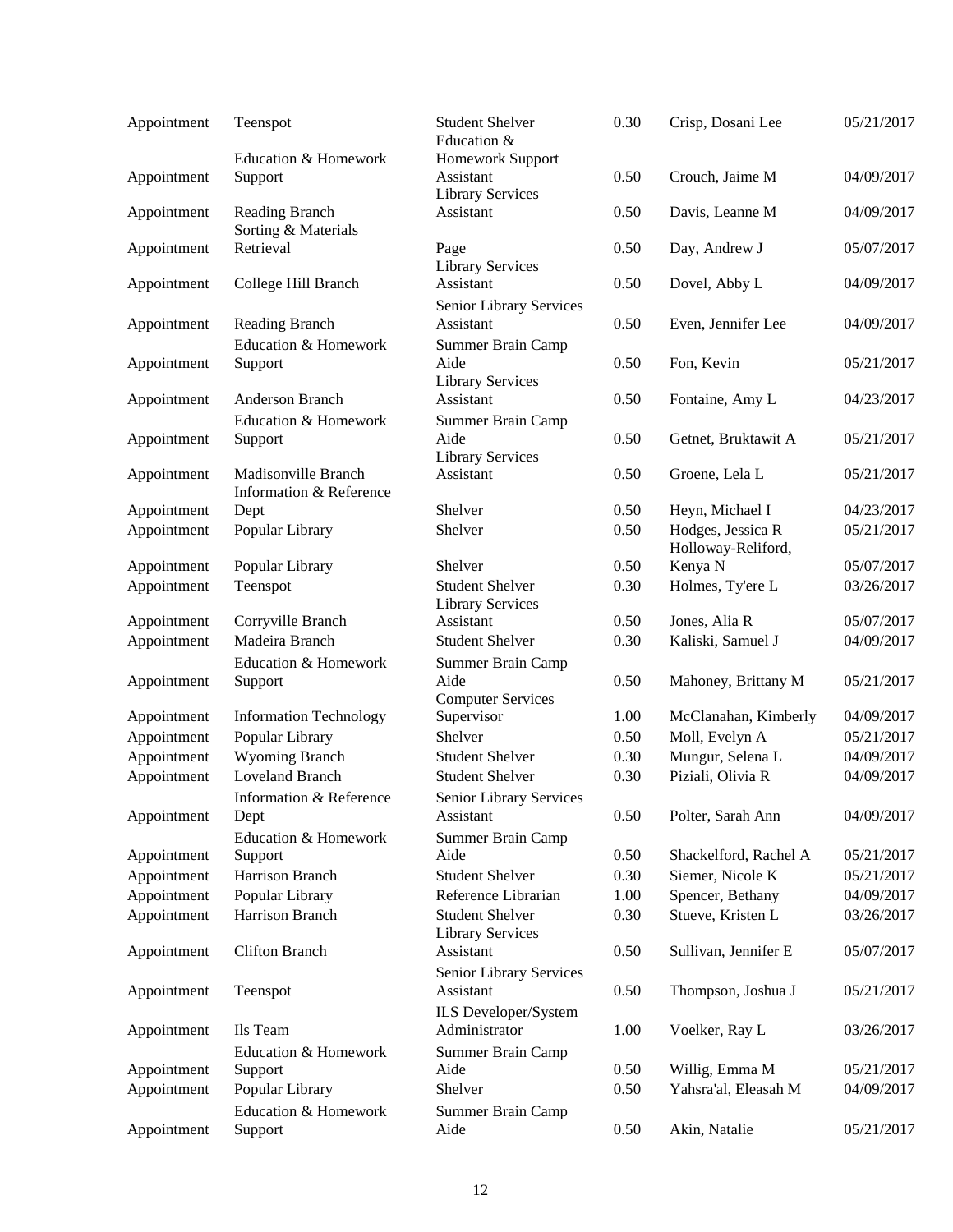|             | <b>Cheviot Branch</b>                            | <b>Temporary Senior</b><br><b>Library Services</b><br>Assistant            | 1.00 | Jones, Ronisha R     |            |
|-------------|--------------------------------------------------|----------------------------------------------------------------------------|------|----------------------|------------|
| Appointment | Education & Homework                             |                                                                            |      |                      | 05/07/2017 |
| Appointment | Support                                          | Summer Brain Camp<br>Aide                                                  | 0.50 | Okonny, Pamella      | 05/21/2017 |
| Change      | Shipping & Receiving                             | Mail Clerk<br><b>Library Services</b>                                      | 1.00 | Foote, Heidi D       | 04/09/2017 |
| Change      | <b>Symmes Township Branch</b>                    | Assistant<br><b>Library Services</b>                                       | 0.50 | Henry, Christine     | 05/21/2017 |
| Change      | <b>Loveland Branch</b>                           | Assistant<br><b>Library Services</b>                                       | 1.00 | Larue, Robin         | 04/23/2017 |
| Change      | <b>Symmes Township Branch</b>                    | Assistant<br><b>Library Services</b>                                       | 0.60 | Lee-Mountel, Estee S | 04/23/2017 |
| Change      | <b>Walnut Hills Branch</b>                       | Assistant<br>Senior Library Services                                       | 0.60 | Powell, Megan N      | 05/21/2017 |
| Change      | Teenspot                                         | Assistant<br><b>Library Services</b>                                       | 1.00 | Richards, Taylor M   | 04/23/2017 |
| Change      | <b>Circulation Services</b>                      | Assistant                                                                  | 0.60 | Whitney, Alexis D    | 04/23/2017 |
| Change      | Education & Homework<br>Support                  | Summer Brain Camp<br>Aide                                                  | 0.50 | Bell, Ronda          | 05/21/2017 |
| Change      | Education & Homework<br>Support                  | Summer Brain Camp<br>Aide                                                  | 0.50 | Berns, Molly B       | 05/21/2017 |
| Change      | Education & Homework<br>Support                  | Summer Brain Camp<br>Aide                                                  | 0.50 | Blye, Stacee D       | 05/21/2017 |
| Change      | Education & Homework<br>Support                  | Summer Brain Camp<br>Aide                                                  | 0.50 | Clark, Nic A         | 05/21/2017 |
| Change      | Cataloging & Processing                          | <b>Cataloging Assistant</b>                                                | 1.00 | Dovel, Rachel K      | 04/23/2017 |
|             | Education & Homework                             | Summer Brain Camp                                                          |      |                      |            |
| Change      | Support                                          | Aide                                                                       | 0.50 | Freeman, Kamille D   | 05/21/2017 |
| Change      | <b>St Bernard Branch</b>                         | <b>Student Shelver</b><br><b>Library Services</b>                          | 0.30 | Gayle, Kyrah R       | 04/10/2017 |
| Change      | <b>St Bernard Branch</b><br>Sorting & Materials  | Assistant<br><b>Library Services</b>                                       | 0.50 | Keebler, Sara        | 05/21/2017 |
| Change      | Retrieval<br>Sorting & Materials                 | Assistant<br><b>Resource Sharing</b>                                       | 1.00 | Curtis, Stephen J    | 04/23/2017 |
| Change      | Retrieval                                        | Specialist                                                                 | 1.00 | Leja, Mark           | 04/23/2017 |
| Change      | Sorting & Materials<br>Retrieval                 | Sorting & Materials<br><b>Retrieval Manager</b><br><b>Library Services</b> | 1.00 | Lewis, Charles S     | 04/23/2017 |
| Demotion    | Green Township Branch                            | Assistant<br><b>Library Services</b>                                       | 1.00 | Christy, Roland D    | 04/23/2017 |
| Departure   | Norwood Branch                                   | Assistant                                                                  | 0.50 | Johnson, Alana R     | 03/31/2017 |
| Departure   | Genealogy & Local History                        | Reference Librarian                                                        | 1.00 | Phillips, Colleen A  | 03/31/2017 |
| Departure   | Miami Township Branch                            | Senior Library Services<br>Assistant<br><b>Library Services</b>            | 1.00 | Pierson, Monica L    | 04/28/2017 |
| Departure   | Northside Branch                                 | Assistant<br><b>Library Services</b>                                       | 0.60 | Stroud, Diane        | 05/31/2017 |
| Departure   | <b>Blue Ash Branch</b>                           | Assistant                                                                  | 0.50 | Abney, Devon         | 04/01/2017 |
| Departure   | <b>Custodial Services</b><br>Sorting & Materials | Custodian                                                                  | 1.00 | Adler, Michael D     | 05/11/2017 |
| Departure   | Retrieval<br>Sorting & Materials                 | Sorter                                                                     | 0.50 | Albertson, Jason M   | 05/20/2017 |
| Departure   | Retrieval                                        | Sorter                                                                     | 1.00 | Alquizola, Renato C  | 06/02/2017 |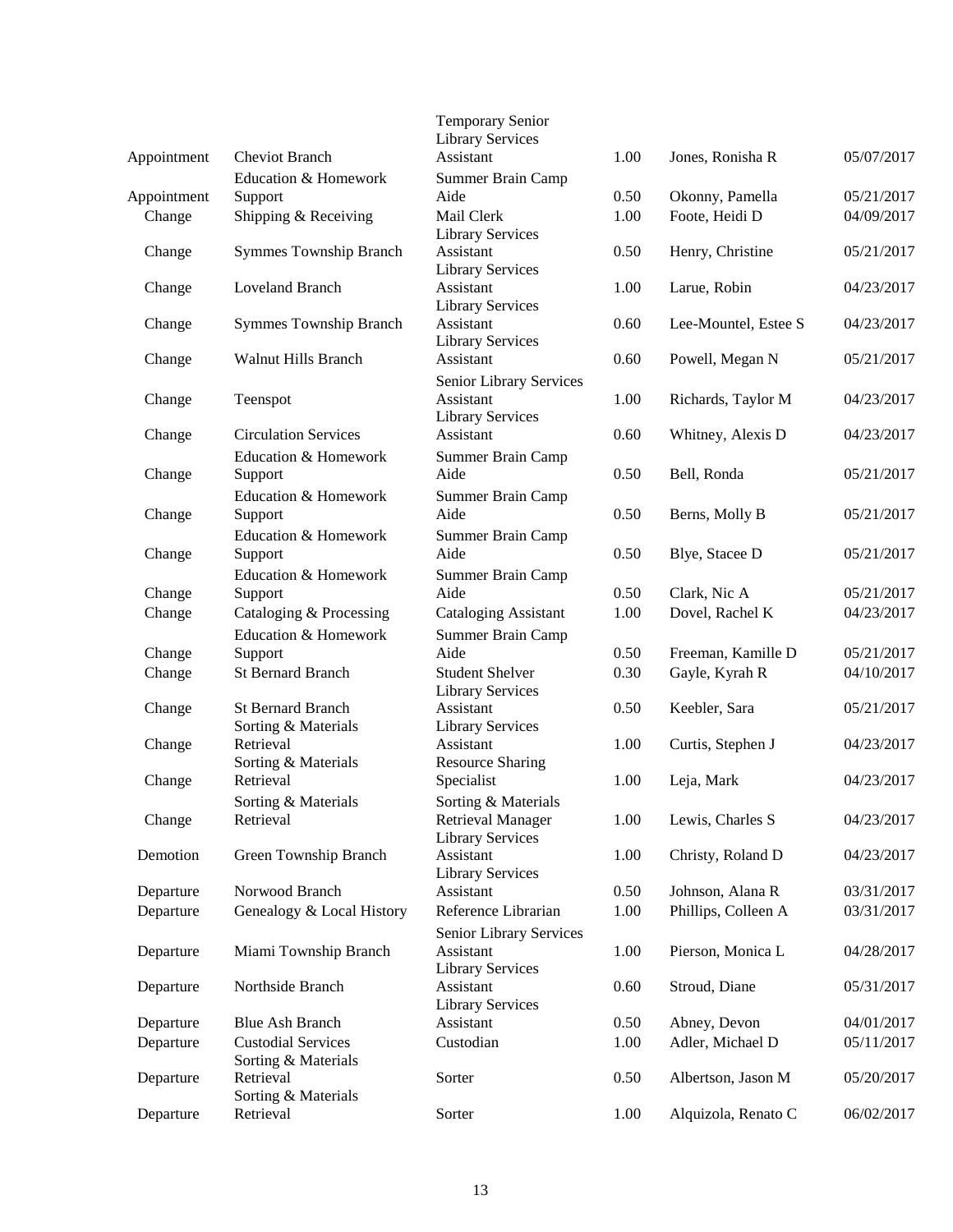|           |                                                        | <b>Library Services</b>                                         |      |                                   |            |
|-----------|--------------------------------------------------------|-----------------------------------------------------------------|------|-----------------------------------|------------|
| Departure | Green Township Branch                                  | Assistant<br>Security                                           | 1.00 | Anneken, Mary C                   | 04/07/2017 |
| Departure | Safety & Security Services                             | Guard/Operator                                                  | 1.00 | Bailey, Warnetta D                | 04/17/2017 |
| Departure | Marketing                                              | Social Media Specialist<br><b>Library Services</b>              | 1.00 | Baker, Adam G                     | 06/02/2017 |
| Departure | Norwood Branch                                         | Assistant                                                       | 1.00 | Bell, Ashley                      | 05/21/2017 |
| Departure | Information & Reference<br>Dept                        | Senior Library Services<br>Assistant                            | 0.50 | Brown, Bethany J                  | 05/30/2017 |
| Departure | Techcenter / Makerspace                                | Senior Library Services<br>Assistant                            | 0.50 | Browne, Daniel S                  | 05/24/2017 |
| Departure | Techcenter / Makerspace                                | Senior Library Services<br>Assistant<br><b>Library Services</b> | 1.00 | Calhoun, Tarica D                 | 06/02/2017 |
| Departure | Pleasant Ridge Branch                                  | Assistant<br><b>Library Services</b>                            | 0.50 | Derby, Sarah T                    | 06/02/2017 |
| Departure | North Central Branch                                   | Assistant<br>Security                                           | 0.50 | Egeland, Mary M                   | 05/11/2017 |
| Departure | Safety & Security Services                             | Guard/Operator                                                  | 1.00 | Green, Heather M                  | 04/29/2017 |
| Departure | Deer Park Branch                                       | Homework Help Aide<br><b>Library Services</b>                   | 0.30 | Grisell, Andrea M                 | 05/12/2017 |
| Departure | Hyde Park Branch                                       | Assistant                                                       | 0.50 | Hallstrom, Timothy                | 04/28/2017 |
| Departure | Shipping & Receiving                                   | <b>Truck Driver</b>                                             | 1.00 | Higgins, Jason                    | 04/14/2017 |
| Departure | Loveland Branch                                        | <b>Student Shelver</b>                                          | 0.30 | Hoevenaar, Rebecca J              | 05/09/2017 |
| Departure | Children's Learning Center                             | Shelver                                                         | 0.50 | Hrivnak, Cayce A                  | 05/03/2017 |
| Departure | <b>Blue Ash Branch</b>                                 | <b>Student Shelver</b>                                          | 0.30 | Hubbard, Brittany N               | 05/24/2017 |
| Departure | Deer Park Branch<br>Information & Reference            | <b>Student Shelver</b>                                          | 0.30 | Jones, Avery A                    | 05/13/2017 |
| Departure | Dept                                                   | Shelver                                                         | 0.50 | Komadina, Richard P               | 05/18/2017 |
| Departure | Sharonville Branch                                     | <b>Student Shelver</b><br><b>Library Services</b>               | 0.30 | Lee, Amanda Jo                    | 04/01/2017 |
| Departure | Norwood Branch                                         | Assistant<br><b>Library Services</b>                            | 0.50 | Lord, Erin                        | 04/21/2017 |
| Departure | <b>Circulation Services</b><br>Information & Reference | Assistant                                                       | 0.50 | Lucas, Darryl L                   | 05/16/2017 |
| Departure | Dept                                                   | Shelver                                                         | 0.50 | Martinez, Ashley E                | 04/28/2017 |
| Departure | Anderson Branch                                        | <b>Student Shelver</b><br><b>Library Services</b>               | 0.30 | Mayhall, Jacob A<br>Middlebrooks, | 05/02/2017 |
| Departure | Avondale Branch                                        | Assistant                                                       | 0.50 | Cameron P                         | 04/22/2017 |
| Departure | Groesbeck Branch                                       | <b>Student Shelver</b>                                          | 0.30 | Partin, Jussara                   | 04/08/2017 |
| Departure | <b>Blue Ash Branch</b>                                 | <b>Student Shelver</b><br><b>Library Services</b>               | 0.30 | Schaefer, Victoria G              | 05/12/2017 |
| Departure | North Central Branch                                   | Assistant                                                       | 0.50 | Seifert, Amanda J                 | 06/03/2017 |
| Departure | <b>Custodial Services</b>                              | Custodian<br><b>Library Services</b>                            | 1.00 | Silvay, Dakota H                  | 05/11/2017 |
| Departure | <b>Symmes Township Branch</b>                          | Assistant                                                       | 0.60 | Singleton, Brooke M               | 03/30/2017 |
| Departure | Hyde Park Branch                                       | <b>Student Shelver</b>                                          | 0.30 | Taylor, Riley C                   | 04/08/2017 |
| Departure | Loveland Branch                                        | Homework Help Aide                                              | 0.30 | Turner, Deborah J                 | 05/11/2017 |
| Departure | <b>Information Technology</b>                          | PC Support Specialist<br><b>Library Services</b>                | 1.00 | Ward, Benjamin M                  | 04/28/2017 |
| Departure | Anderson Branch                                        | Specialist<br><b>Library Services</b>                           | 1.00 | Weber, Elizabeth A                | 04/26/2017 |
| Departure | Greenhills Branch                                      | Assistant                                                       | 0.60 | Wolke, Lora E                     | 05/20/2017 |
| Promotion | Information & Reference<br>Dept                        | Information &<br>Reference Team                                 | 1.00 | Acheson, Phoebe                   | 05/21/2017 |